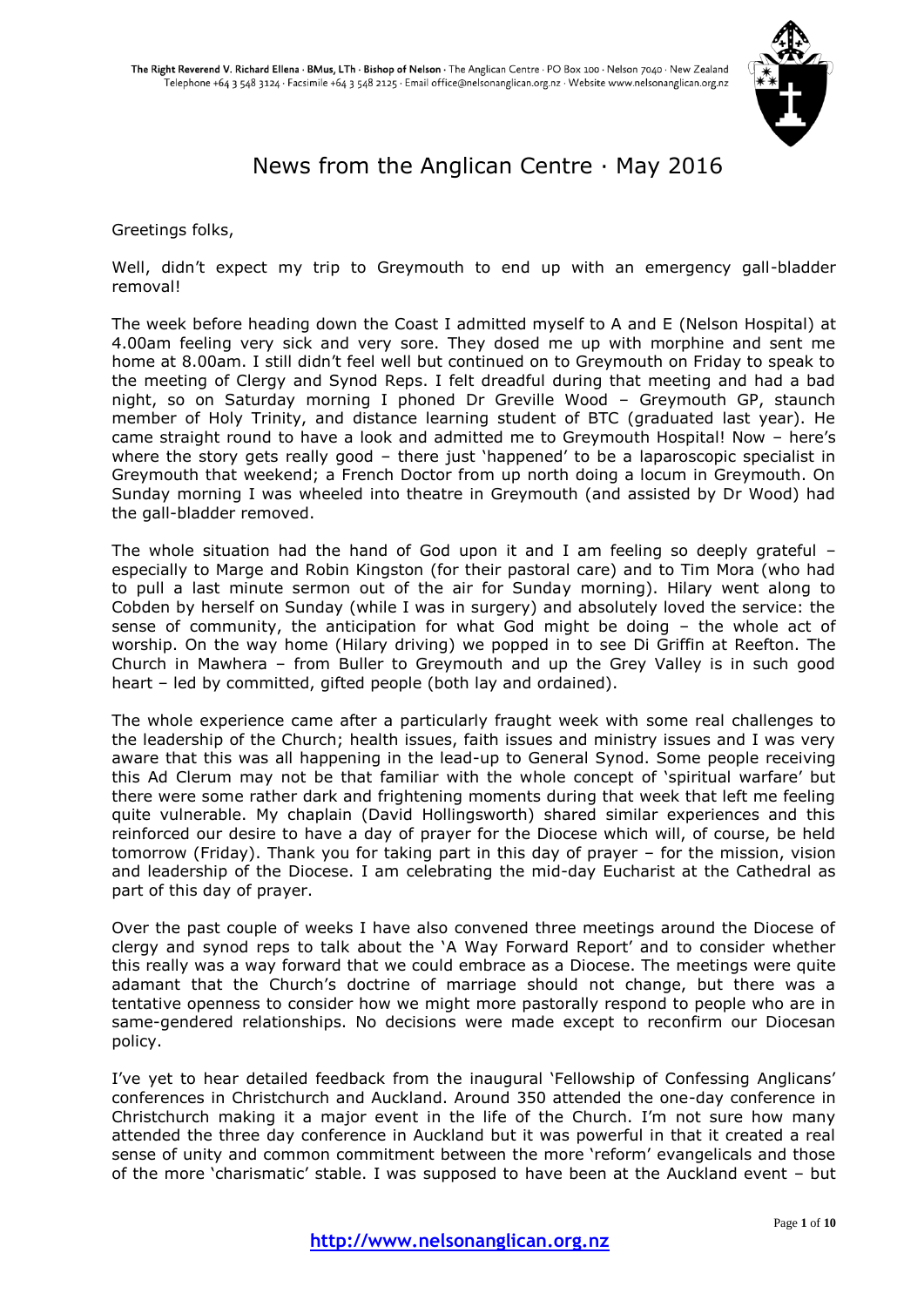was still in hospital. However I will be attending the AFFIRM consultation next week – prior to General Synod.

Please pray for General Synod and for the Synod Reps from this Diocese: myself, Ian Pask, Andrew and Rebecca Burgess, Tim Mora and Russell Smith. (Annie Fraser will also be there as an observer)

This Saturday afternoon at 4.30pm I will be ordaining Sam Anderson as a Priest. This just simply gives the extra authority of the office to his leadership role at St Christopher's, Blenheim South. I'm thrilled to have Sam in the Diocese and this ordination is a simple confirmation of the calling that I felt upon Sam's life when I first met him.

Please note that there will also be an ordination service for Gordon Taylor (as a Deacon) at All Saints on the 27<sup>th</sup> Mav.

It continues to intrigue me the way ANZAC has captured the spiritual imagination of the community – fed, of course, by a sympathetic media. It is a privilege to still be invited to take a leadership role in these services within the local community. I shared the simple story of my daughter being caught up in a terrorist attack overseas a couple of years ago. Being careful not to include any details I mentioned this incident because there was a lot of talk about peace and about our soldiers fighting to bring about a peaceful world when it seems that the very opposite is the reality. It became very personal for us and led me into praying the benediction – the peace of God that passes all our human understanding……..

In the next couple of weeks Owen and Elizabeth Kimberley leave our Diocese and move to Christchurch to be closer to family. They are an amazing couple who have been integral to the life of this Diocese – both its ministry and its mission – over so many years. It won't be the same without their wise counsel in our midst. But we certainly wish them every blessing.

Great to be out at Brightwater last Sunday to bless the new vicarage. It's a testimony to them as a parish that they have finally completed this huge project. Great to hear also that the repairs to the Awatere vicarage, following earthquake damage are also now completed.

With every blessing +Richard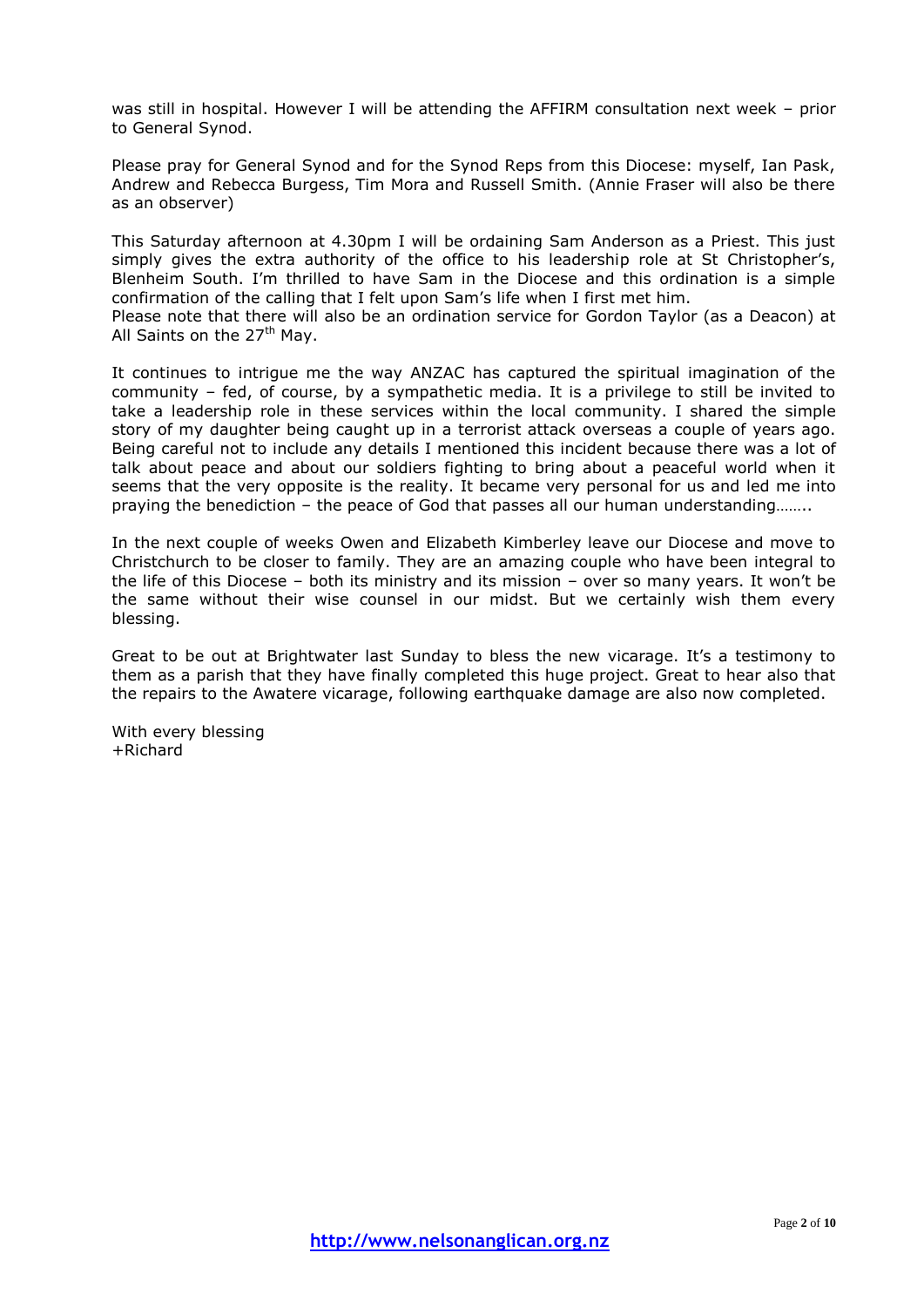The following for your information and parish newsletters

## **EVENTS & NOTICES**

(refer also to 'Ministry Education' for details of training events coming up)

### **Diocesan Overseas Mission Council (DOMC)**

- DOMC INVITATION to hear Steve Maina Saturday 21 May All Saints Foyer, 30 Vanguard St, Nelson at 6pm - bring something for a shared meal together, followed by Steve speaking of the family's recent time overseas. Come and be inspired by what God is doing around the World. All welcome.
- $\triangleright$  DOMC is in the processing of finalising a training manual for mission trips and this will be available at Synod.

**St Johns College Trust Board Scholarship for Funding in 2017** Application papers are now available for Scholarship Funding in 2017. There categories are 1. Post Ordination; 2. Lay; 3. Group. Completed forms must be with Bishop Richard no later than **Friday, 3 June 2016.** Applications are for those seeking funding to assist with further study or for sabbatical leave. Contact Anita at the Bishop's Office for Applications papers or by email: [bishops.pa@nelsonanglican.nz](mailto:bishops.pa@nelsonanglican.nz)

### **Intercultural Church Workshop - learn how to welcome many cultures**

Victory Church, Nelson Saturday 21 May 9.30am-3.30pm. There are several keys to building a church where deep and meaningful relationships are formed. Come and learn about what a multicultural church is and how to welcome many cultures. We will look at what culture is and how different cultures view the world. We will learn several ways to communicate, understand and interact with people of different cultures. This will be a fun, interactive day for you and your church family to learn together.

**Mental Health and the Church** A one-day conference that will take a close look at a range of mental health issues. With a fairly high percentage of people in our churches and community organisations with mental health issues, this conference intends to equip churches with more information around this important area of life and assisting those around us. 14 June 2016 at Windsor Park Baptist Church, Auckland. E-flyer attached or for more details, this link: <http://willowcreek.org.nz/events/mhac/>

### **MINISTRY EDUCATION**

### **TRAINING EVENTS 2016**

### **EQUIP MINISTRY EDUCATION**

EQUIP is part of Diocesan ministry education and is designed at an appropriate for anyone to attend to learn about ministry skills. **Please advertise these in your parish and invite current and future ministry leaders to attend.** As you are aware, BTC is thinking about ways to make lay training/discipleship more accessible, and Andrew and I will be meeting with the regional deaneries in the New Year to discuss this further. Topics for 2016 (will finish off this 3 year cycle):

- Unit 5 Discipleship and Gifts of the Holy Spirit
- Unit 6 Contemporary Pastoral Care
- Unit 8 Everyday Evangelism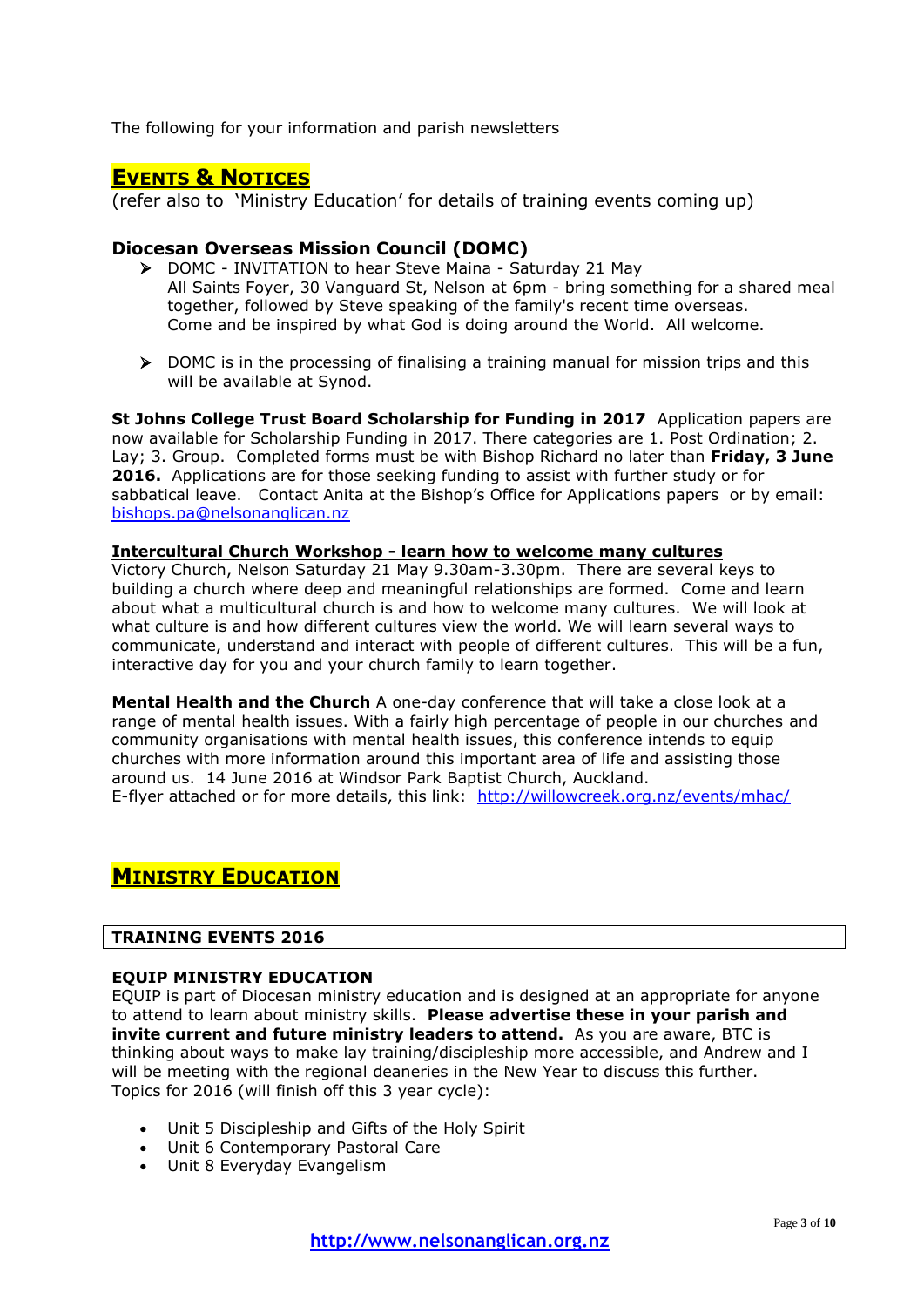### **Marlborough: (St Christopher's)**

- $\bullet$  June 18 Unit 6
- September 3 Unit 8

### **Nelson/Waimea (St Stephen's Tahunanui)**

- July 2 Unit 6
- October 15 Unit 8

### **Mawhera**

- July 30 (St John's Westport) Unit 6
- November 5 (Holy Trinity Greymouth) Unit 8

If you are interested in tailoring some training for your parish or a cluster of parishes please ring to have a chat about possibilities.

### **SCHOOL OF PREACHING**

Rob Harley is coming back to run his new course "Storycraft". This is a brand new course on telling stories as a key to changing lives. In this course you will:

- analyze the crafts and skills employed by world-class communicators and learn how words, concepts and ideas can be woven into a captivating message.
- do practical, work-shop based exercises to build a whole new way of engaging listeners by use of your personal story and stories from around the world.
- learn how to bring humour, life, and dozens of other proven 'tricks of the trade' into your talks
- learn how to bring humour, life, and dozens of other proven 'tricks of the trade' into your talks
- find a new level of personal excitement in the process of shaping and delivering your messages.

### **Dates: Fri July 8 (7-9pm) and Sat July 9 (9.30-4pm). Venue: All Saints, Nelson. Cost: \$65 per delegate (discounted to \$15 for Members of Anglican Churches) TO REGISTER GO TO THE BTC website**.

### **CLERGY AND LAY WORKERS CONFERENCE**

The theme for our 2016 conference is "Discipleship" and we are lining up 3 keynote speakers as well as workshops.

Date: **Sept 26-28** (first week of school holidays)

Location: Lake Rotoiti (Alpine lodge and Community Hall).

Begin 12.30pm Monday Sept 26 with Lunch

Finish 2.30pm Wednesday Sept 28 after Communion.

### **POST ORDINATION MINISTRY DEVELOPMENT (POMD):**

Currently I am discussing post ordination professional development with regional deaneries outlining a proposal to change the nature of POMD. At this stage I hope to hold an event for those new to the Diocese or newly ordained after Easter. I will be in touch directly with details soon.

### **MINISTRY INTERNSHIP SCHEME**

If you are interested in this for 2016 now is a good time to begin a conversation with myself, your vestry and any possible intern. Please remember that an intern is a training position, so the intern needs to be working under someone with experience.

### **WILLOWCREEK LEADERSHIP SUMMIT 2016**

The Nelson GLS date is confirmed as **Friday 4 November.**

Again we have been offered a discounted rate so that if you book by October 4 the cost will be \$52 (not \$100), and this will be paid by ministry education.

To register, go to the Willowcreek NZ web site and enter the same coupon code **nelson anglican**, (this will give you a 100% discount and I will be invoiced in bulk). This is open to clergy and lay leaders.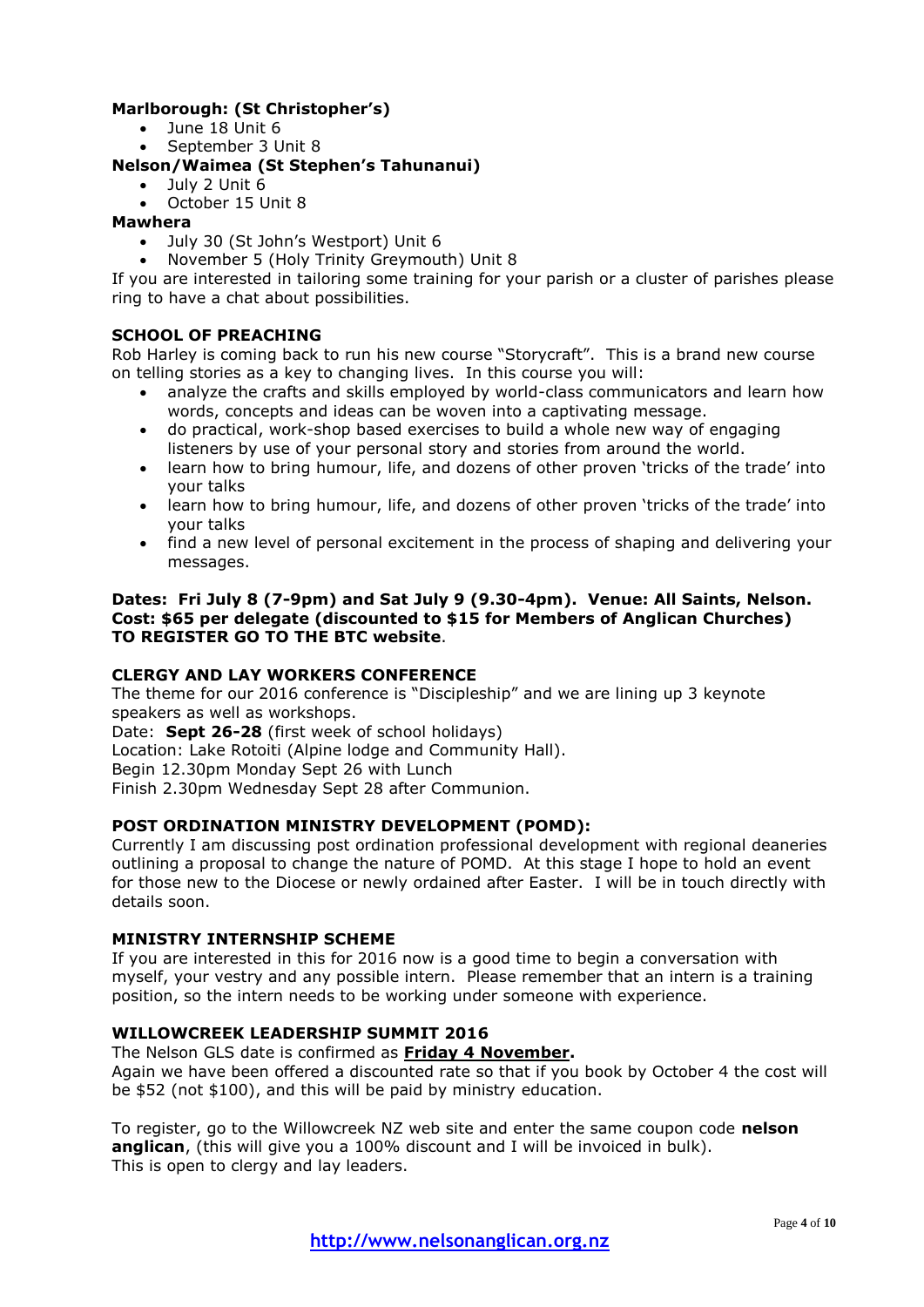**LATIMER MINISTRY RETREAT 2016 -** Save the date Monday 10th - Wednesday 12th October, held in Methven. Registration details will be available soon.

### **WILLIAM ORANGE MEMORIAL LECTURE 2016 - How Religion Created Science**

Latimer's annual William Orange Memorial Lecture is coming up soon. We are privileged to have Professor Edwin Judge join us from Australia to deliver the lecture. He will be speaking on 'How religion created science'. Professor Judge is one of the remaining 'Orange Pips' whom William Orange mentored.We are pleased to be holding lectures in both Auckland and Christchurch. **Auckland**: Friday 17th June, 7.30 - 9pm St. Chad's, Meadowbank (38 St John's Road, Meadowbank, Auckland)

**Christchurch**: Sunday 26th June, 3 - 4.30pm St Saviour's Anglican Church (200 Colombo Street, Christchurch)

### **RECOMMENDED BOOKS**

- Sally Nash, Jo Pimlott and Paul Nash. *Skills for Collaborative Ministry* (London: SPCK, 2008)
- Paul Nash and Sally Nash. *Tools for reflective ministry* (London: SPCK, 2012)
- David Livermore. *Cultural Intelligence: Improving your CQ to engage our multicultural world* (Grand Rapids: Baker Academic, 2009).
- Stephen Covey. *7 Habits of Highly Effective People: Powerful lessons in personal change*, 25th Anniversary edition (New York: Simon and Schuster, 2013).

### **RESOURCES**

### **NEW Resources now available.**

If you know of any good small group resources please let me know so we can update our supply.

**EQUIP** DVDs are also available at Holy Trinity, Greymouth and St Christopher's, Blenheim for loan.

#### **Please let your small group leaders know about these resources by passing this list on**.

| <b>NAME</b>                           | <b>TYPE</b>                | <b>LOCATION</b>            |
|---------------------------------------|----------------------------|----------------------------|
| <b>WillowCreek:</b>                   | <b>DVD</b>                 | Anglican Centre and Bishop |
| Global Leadership Summit 2015         |                            | Sutton Library             |
| Jim Collins at the Summit             |                            |                            |
| Best Leadership talks from Bill       |                            |                            |
| <b>Hybels</b>                         |                            |                            |
| <b>WillowCreek:</b>                   | <b>DVD</b>                 | Anglican Centre            |
| Best Talks of the Summit -            |                            |                            |
| Celebrating 20yrs                     |                            |                            |
| <b>Mission Together: Common Life</b>  | <b>DVD</b>                 | Anglican Centre and Bishop |
| <b>Missions Conference 2015.</b>      |                            | Sutton Library             |
| Christopher Wright Disks 1,2,7        |                            | St Christopher's and Holy  |
|                                       |                            | <b>Trinity Greymouth</b>   |
| <b>Freedom in Christ Discipleship</b> | DVD, leaders quide, course | Anglican Centre            |
| Course                                | book                       |                            |

### **Online: via BTC/ Diocesan websites "Resources" sections.**

BTC has now established a platform to make video presentations available at [www.bishopdale.ac.nz/resources.](http://www.bishopdale.ac.nz/resources)

#### **Free Online Resources.**

Free Lectionary/Theme based resources and for all ages. <http://connectible.nz/> http://localsharedministry.com/

### **Questions on Theology and Science.**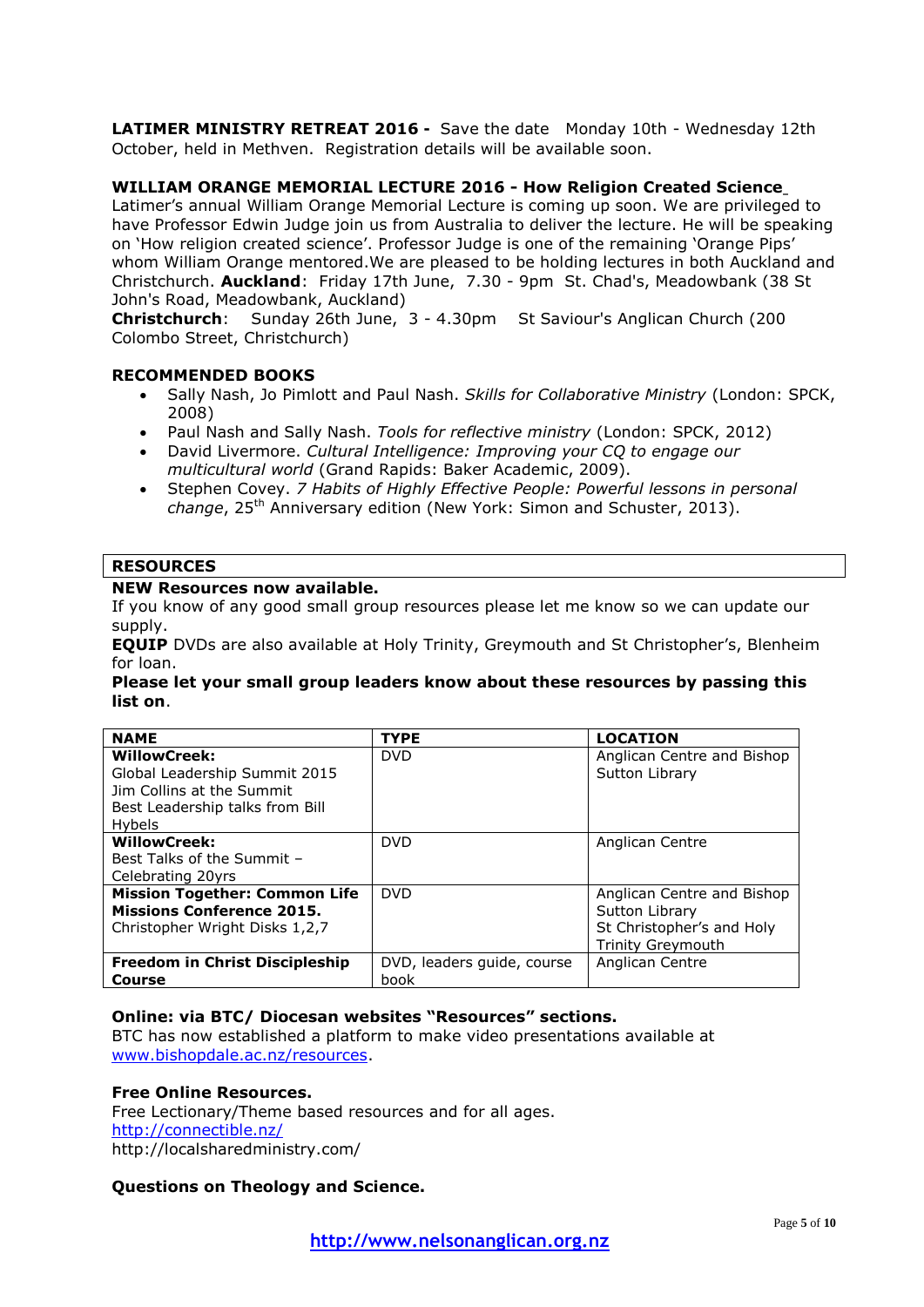**BIOLOGOS** is an organization founded by Francis Collins, of dedicated evangelicals committed to the relationship between the Christian faith and science. They have a new site for "pastor resources" which has very good resources for many of the difficult questions people ask. Check it out http://biologos.org/news/september-2014/new-pastor-resourcecenter.

New Resource: http://biologos.org/resources/the-big-story/

**ISCAST** is an Australian organisation (with many NZers and expats) dedicated to exploring the interface between science and the Christian faith. Its membership consists of scientists, theologians and professionals with standing in their own fields and a commitment to the Christian faith. Their website has many good resources that tackle many questions about science and faith. See http://www.iscast.org.

### **InterChurch Bioethics Council.**

The **InterChurch Bioethics Council** (ICBC) is composed of appointed representatives from Anglican, Methodist and Presbyterian Churches for the purpose of addressing crucial ethical issues in NZ relating to bioethics [http://www.interchurchbioethics.org.nz.](http://www.interchurchbioethics.org.nz/)

God Bless Graham

### **SOCIAL SERVICES**

Dear everyone, Thank you and well done to all who managed to get the ACCT accountability reports to us on time. It is not too difficult to complete this form or to diary a note to get it in by 31 March as we do send reminders out in late January giving time for Vestries to see and pass the report. It is disappointing that there are a few still outstanding at time of writing.

On a brighter note: **SAVE the DATE 14/15 October 2016 What for? An event you won't want to miss! Watch this space….**

Gerrie Mead [socialservices@nelsonanglican.nz](mailto:socialservices@nelsonanglican.nz)

### **CHILDREN & FAMILIES MINISTRY**

**The first of the 'Safe Here' Coordinator's Meetings/Trainings** was held on 17 March. Thanks to those who attended either in person, on skype or by video conference. It was an interesting experience having people in a variety of places and was a learning curve for both the presenter and the participants!!

This training event marks the beginning of another stage in the process of ensuring all parishes are using the mandatory 'Safe Here' safety programme in all ministries in a parish. You will remember that the coordinator role involves two people per parish with one person, usually a lay member of the parish, who is responsible for administration and training plus the vicar or priest in charge. The role of the vicar/priest in charge involves the appointment of people to ministry roles and this should now be as per the process outlined in 'Safe Here'. You will find the process outlined in the Team Member and Team Leader Manuals which each parish should have multiple copies of.

With this in mind it is important that **all** vicars/priests in charge as well as lay coordinator's attend one of these meeting/training sessions in the future.

The next two sessions are scheduled for:

**Wednesday May 4th-** - 9.30-11.30am, Anglican Centre Boardroom. Provision for joining the meeting via video conference or skype will be available. RSVP to Sue[cfm@nelsonanglican.nz](mailto:cfm@nelsonanglican.nz)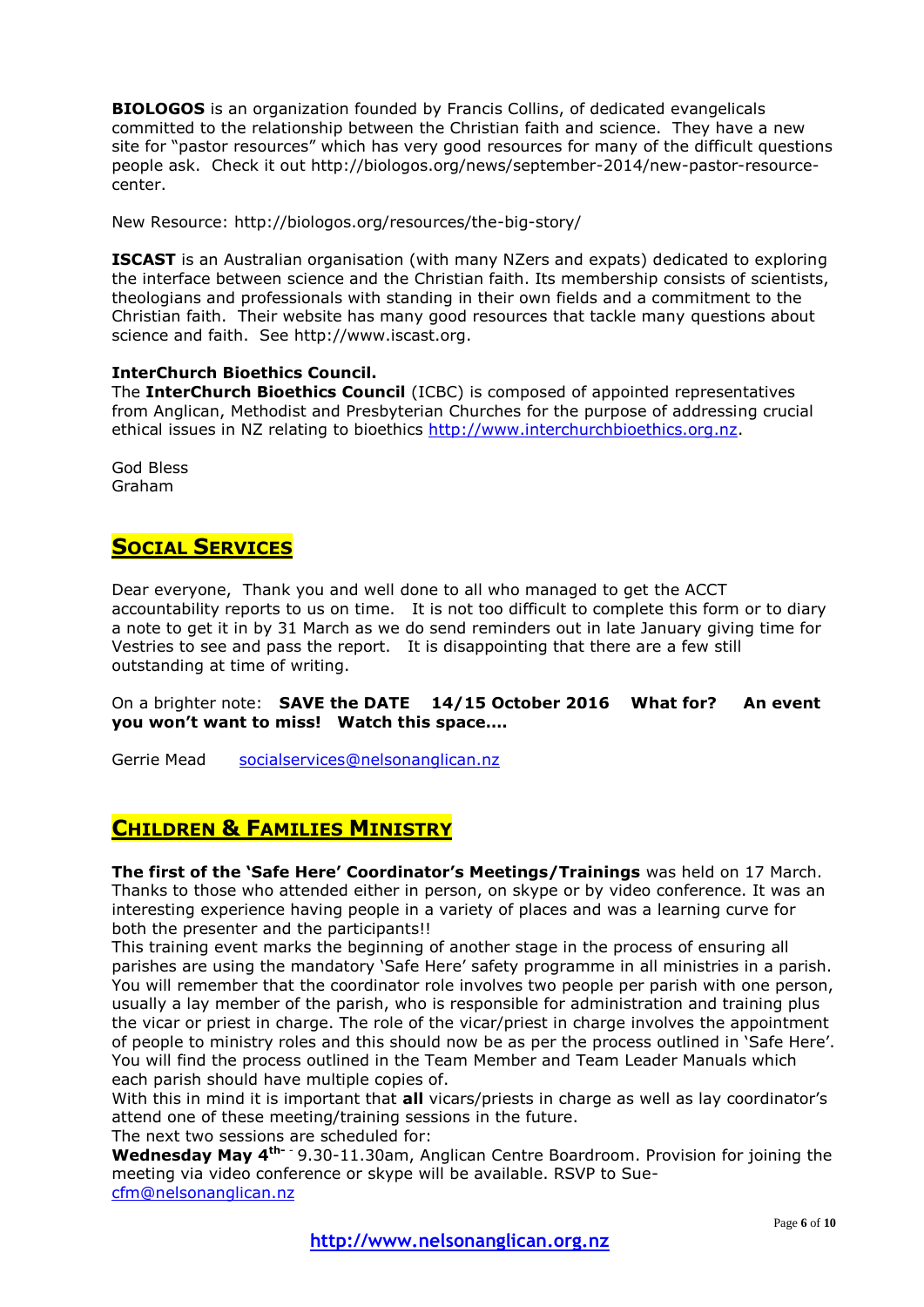**Wednesday June 8th -**9.30-11.30am, Anglican Centre Boardroom. Provision for joining the meeting via video conference or skype will be available. RSVP to Sue. Sue Fallow [cfm@nelsonanglican.nz](mailto:cfm@nelsonanglican.nz)

## **ENABLER FOR OLDER PERSONS MINISTRY**

It has been a while since I have written anything for the Ad Clerum! I am pleased to say though that the ministry to and with older persons continues to grow in our diocese and for that we ought to be justifiably proud and thankful to God.

Thank you for completing the annual accountability forms for the Anglican Care Charitable Trust. In line with most other grant making trusts, the ACCT in its goal to be a good steward of the money it disburses, needs to know just how the grants are being spent. By the time you read this the ACCT will have met to discuss the returns and if there are any questions I will be in touch with you.

Also I will be contacting parishes which need to re-apply for their grant for next year and arranging a time to meet with their Vestry. I look forward to your cooperation in this. Don't forget that the closing date for 2017 applications is  $31<sup>st</sup>$  July.

As Chair of the Nelson/Tasman Positive Ageing Forum I am aiming to have anyone who works in the community for the good of our oldest people to join us and to share with the group. I am pleased that some of our parishes are represented at the Forum and I would like to issue an invitation to any others who would like to join in. If you need further information please do contact me and I will be pleased to supply it.

Next month I will be attending the New Zealand Council for Christian Social Services conference entitled, *Valuing People: Living Well*. The conference is being held in Auckland on the  $12^{th}$  and  $13^{th}$  May. This conference is dedicated to the work with older persons and I would recommend it to all in our parishes involved in this ministry. The website address is: [http://nzccss.org.nz.](http://nzccss.org.nz/)

### **Future Dates**

Please note the following and ensure your OPMF workers are aware of them:

2<sup>nd</sup> October The United Nations International Day of the Older Person. 10am – Special Service at Nelson Cathedral. Why not arrange for a group to come from your parish for this special day?

 $14^{th}$ - $15^{th}$  "October A special conference for our Diocese as we celebrate and share our various social ministries including the ministry with older persons. Full details will be coming out soon.

In this special year as we celebrate the  $90<sup>th</sup>$  birthday of Queen Elizabeth, Queen of New Zealand, let us give thanks for long lives lived well in God's service and for his glory.

### Charles

### **YOUTH COORDINATOR**



**The Sauce** – Fridays, 6 May, 20 May, 10 June, 24 June, 8 July.St Barnabas, Stoke 7-9pm The dates are set in for next term! We will still aim for fortnightly but there will be a three week gap over Queens birthday weekend. For any Sauce related thoughts, feedback and questions remember to chat to Nathan.

**The Order of the Vine:** Happening Thursday 12 May at St Stephens. 7-9 pm and open to all young adults floating around Nelson and Waimea. This events theme is all about HOW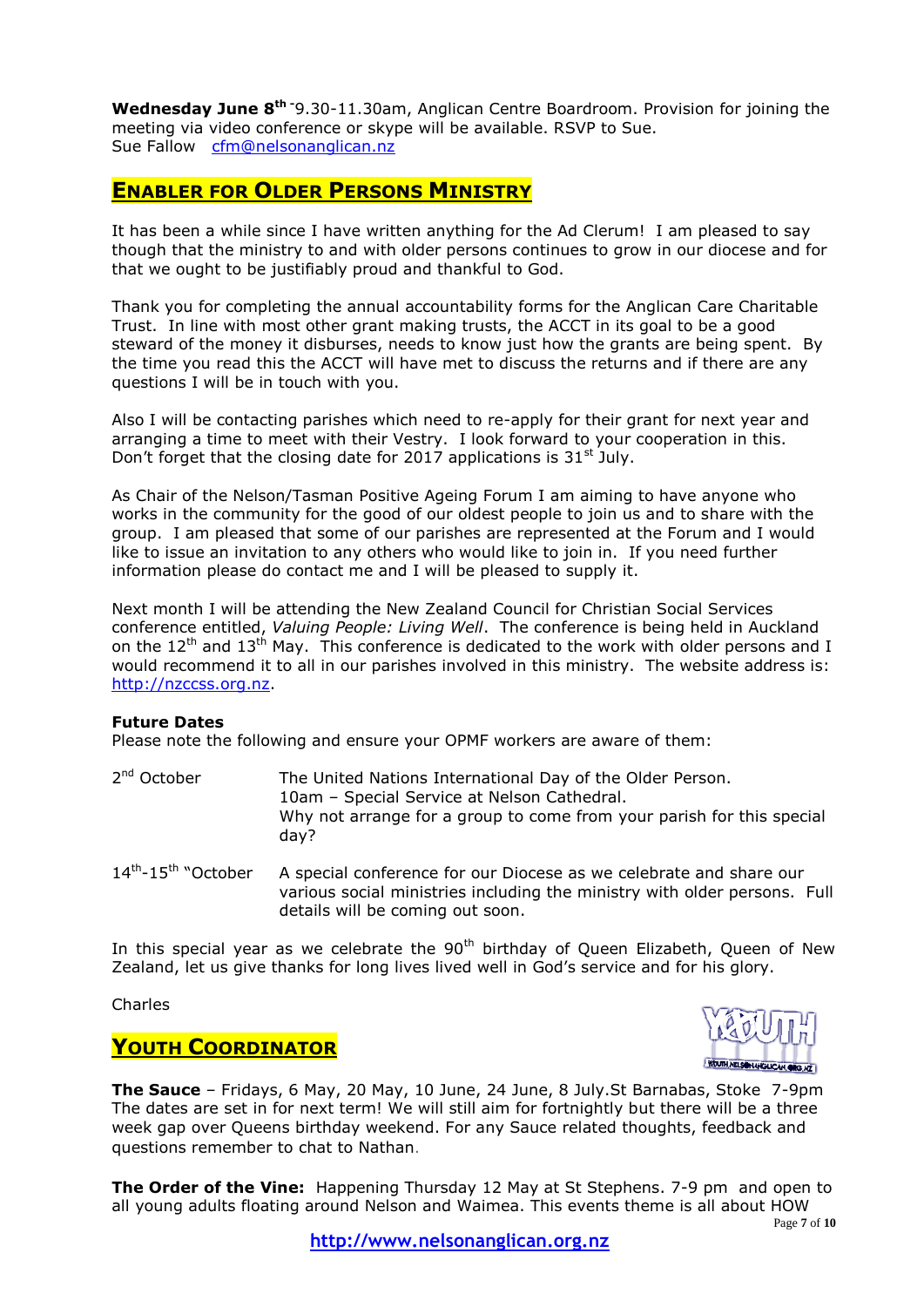TO SAVE THE WORLD... More details soon - book it in your diaries and dust off your hipster boots for a great night out.

**Charge Leadership.** 20 May, 24 June, 19 August, 16 Sept, 18 Nov, 2 Dec It's time to re-launch our Charge Leadership program and we're excited to be doing so next term. A little different from previous years, this time around Charge will be aimed at senior high school youth and emerging young adult leaders from within our Nelson / Waimea parishes. The content will be a mix of quality teaching around leadership heart and culture with a real practical component where our crew can learn valuable skills and put them to work, hopefully helping them to become the best leaders they can be... The program will run for seven sessions over the rest of the year, once per month on the same night as the Sauce - meeting 5pm till 6.30pm which will include dinner on us. Our Charge leaders will also be subsidised to go to Spring Camp as part of the program.If you have any keen youth please feel free to spread the word and let them know about the program - the first night in May will be a launch where people can come check it out before committing - youth leaders are welcome to attend this with their youth.

Term 2

- **05 MAY Youth Leaders brekkie:** Thursday / 8.30-10am / Deville cafe Nelson
- **06 MAY The Sauce:** Friday / 7-9pm / St B's Stoke hall Nelson
- 12 MAY Order of the Vine: Thursday / 7-9pm / St Stephens Tahunanui
- **20 MAY Charge Leadership:** Friday / 5-6.30pm / St B's Stoke hall Nelson
- **The Sauce:** Friday / 7-9pm / St B's Stoke hall Nelson
- **10 JUN The Sauce:** Friday / 7-9pm / St B's Stoke hall Nelson
- **10 JUN 40 HOUR FAMINE**
- **06 JUN Youth Leaders brekkie:** Thursday / 8.30-10am / Deville cafe Nelson
- **24 JUN Charge Leadership:** Friday / 5-6.30pm / St B's Stoke hall Nelson
	- **The Sauce:** Friday / 7-9pm / St B's Stoke hall Nelson
- **08 JUL The Sauce:** Friday / 7-9pm / St B's Stoke hall Nelson (DODGEBALL COMP!)

LUKE SHAW: Youth Coordinator OFFICE +64 035483124 Mobile 0212772186 [youth@nelsonanglican.nz](mailto:youth@nelsonanglican.nz) NATHAN HUGHES: Youth Assistant Mobile 021 1103 322 [youth.assist@nelsonanglican.nz](mailto:youth.assist@nelsonanglican.nz)

### **BISHOPDALE THEOLOGICAL COLLEGE**

Courses currently planned for Semester two are as follows: New Testament Greek Intermediate Biblical Interpretation Old Testament: Introduction Old Testament: Psalms Gospel of Luke Church in the Mission of God World Views and Ways of life Formation (level 4 and 5) Ministry in Context – Internship Please check out our website [www.bishopdale.ac.nz](http://www.bishopdale.ac.nz/) for further information or contact [office@bishopdale.ac.nz.](mailto:office@bishopdale.ac.nz)

## **BISHOP SUTTON LIBRARY**

### **New Books in the Bishop Sutton Library**

### **Dallas Willard – The allure of gentleness : defending the faith in the manner of Jesus. New York, N.Y. : HarperOne, c2015.**

"Always be ready to give a logical defense to anyone who asks you to account for the hope that is in you, but do it courteously and respectfully". (1 Peter 3: 15-16)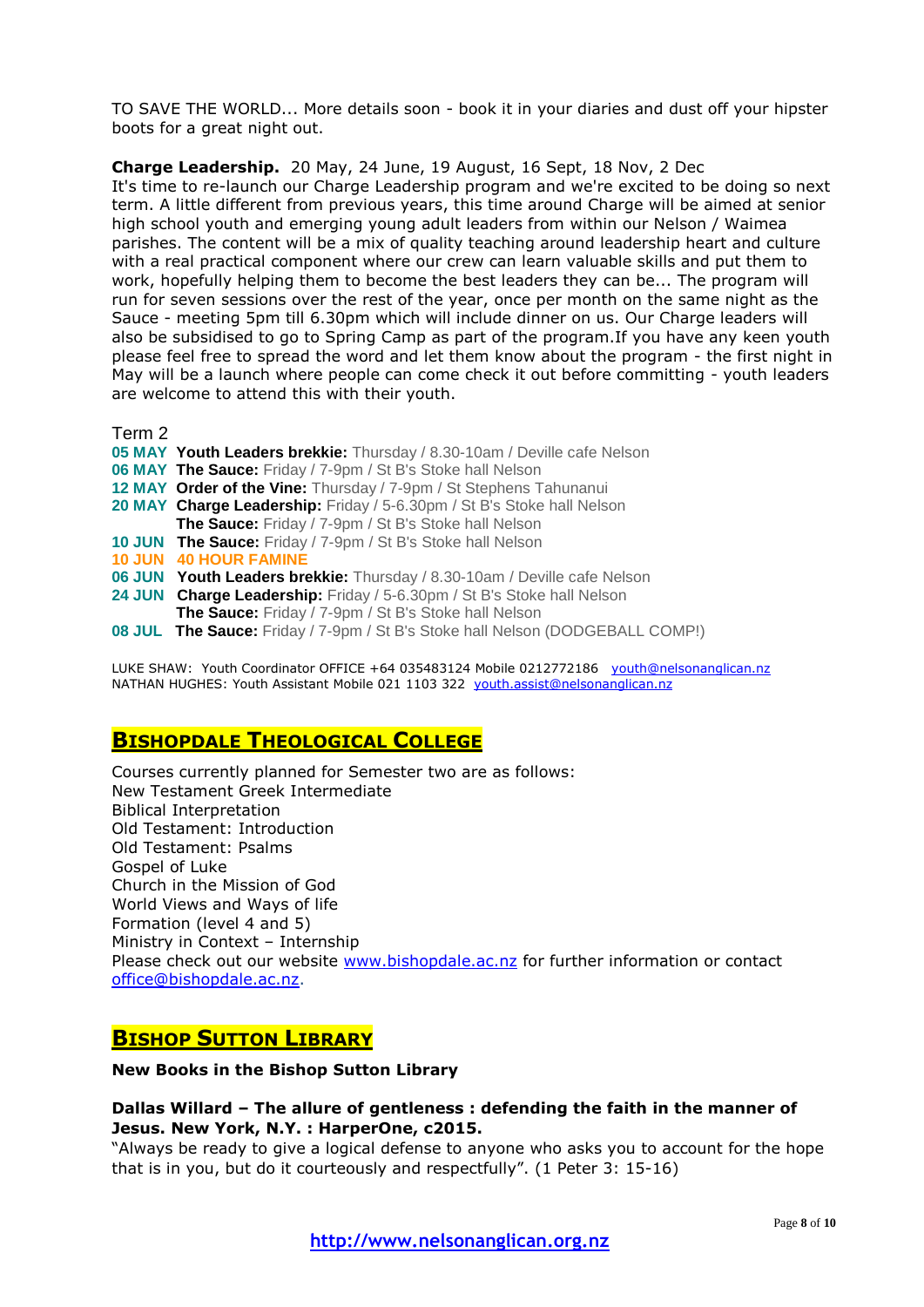Willard was a professor of philosophy and this posthumously published book contains material from his lectures. Willard's concern is to remove doubts that discourage an "enthusiastic and full participation" in discipleship. The "allure" is to be Christ-centred as we share our faith with intelligence and love.

### **Joe Rigney – The things of the earth : treasuring God by enjoying his gifts. Wheaton, Ill. : Crossway, c2015.**

"How can we enjoy all that God richly provides without setting our affections on things of earth?" Rigby explores this tension and wrestles with some resolutions. The aim of his book is to help us rediscover joy, particularly our joy in a personal God whose good gifts should move us to "worship and generosity".

### **Quote for the day**

The world is charged with the grandeur of God – Gerald Manley Hopkins

### **New Books for Ministry Training**

**Gerald Wilson and Todd Wilson**. **The pastor theologian : resurrecting an ancient vision**. Grand Rapids, Mich. : Zondervan, c2015.

**Judith Thompson and Ross Thompson**. **Mindful ministry : creative, theological and practical perspectives**. London : SCM Press, c2012.

Jennifer Patterson - Bishop Sutton Library Tel. (03) 548 8785 Ext 4 [library@bishopdale.ac.nz](mailto:library@bishopdale.ac.nz)

## **VACANCIES IN OTHER DIOCESES**

#### **Waiapu Diocese:**

### **Vicar – St Andrew's Anglican Parish, Taupō – Full-time position**

The Anglican Parish of Taupō seeks to appoint a full-time vicar who offers enthusiastic, motivated leadership within a traditional setting, who is willing to empower laity, and continue the parish engagement with the local community.

For further information and a copy of the parish profile please contact the Bishop's PA. Expressions of interest, including a CV and three references should be addressed to The Bishop's PA, P O

Box 227, Napier 4140 or emailed to [belinda@waiapu.com.](mailto:belinda@waiapu.com) *Applications close at 5pm on the 10th June 2016.*

### **Waikato-Taranaki Diocese:**

#### **Waikato Cathedral of St Peter – Associate Dean (Cathedral Canon)**

This is an exciting senior appointment, which is being made at a critical time in the life and development of the Cathedral's ministry. In its 100th year, the Cathedral is looking to develop its relationship with the city of Hamilton, the Bishopric of Waikato and the Diocese as a whole. We are looking for a creative, collaborative person to join us at this time. The successful candidate will be a priest with a proven track record or current or recent leadership. This is a fixed-term appointment, to be reviewed after three years, with a possible renewal of a further term. **Applications Close:**Friday May 27th 2016 at noon. **Contact:** Jessica Perry bishopspa@waikatoanglican.org.nz

For more information please visit: waikatotaranakianglican.org.nz/information/vacancies

### **Auckland Diocese:**

#### **Full Time Enabler Vacancy – Auckland Diocese**

There is a vacancy for a full time Enabler to be part of the Auckland Diocesan Enabling Team. The person will need to have a good understanding of the theology and practice of Local Shared Ministry. An ability to facilitate a team and encourage people in ministry as well as function as part of a team yourself will be important. A willingness to travel within the Diocese, and good time management skills are also necessary.